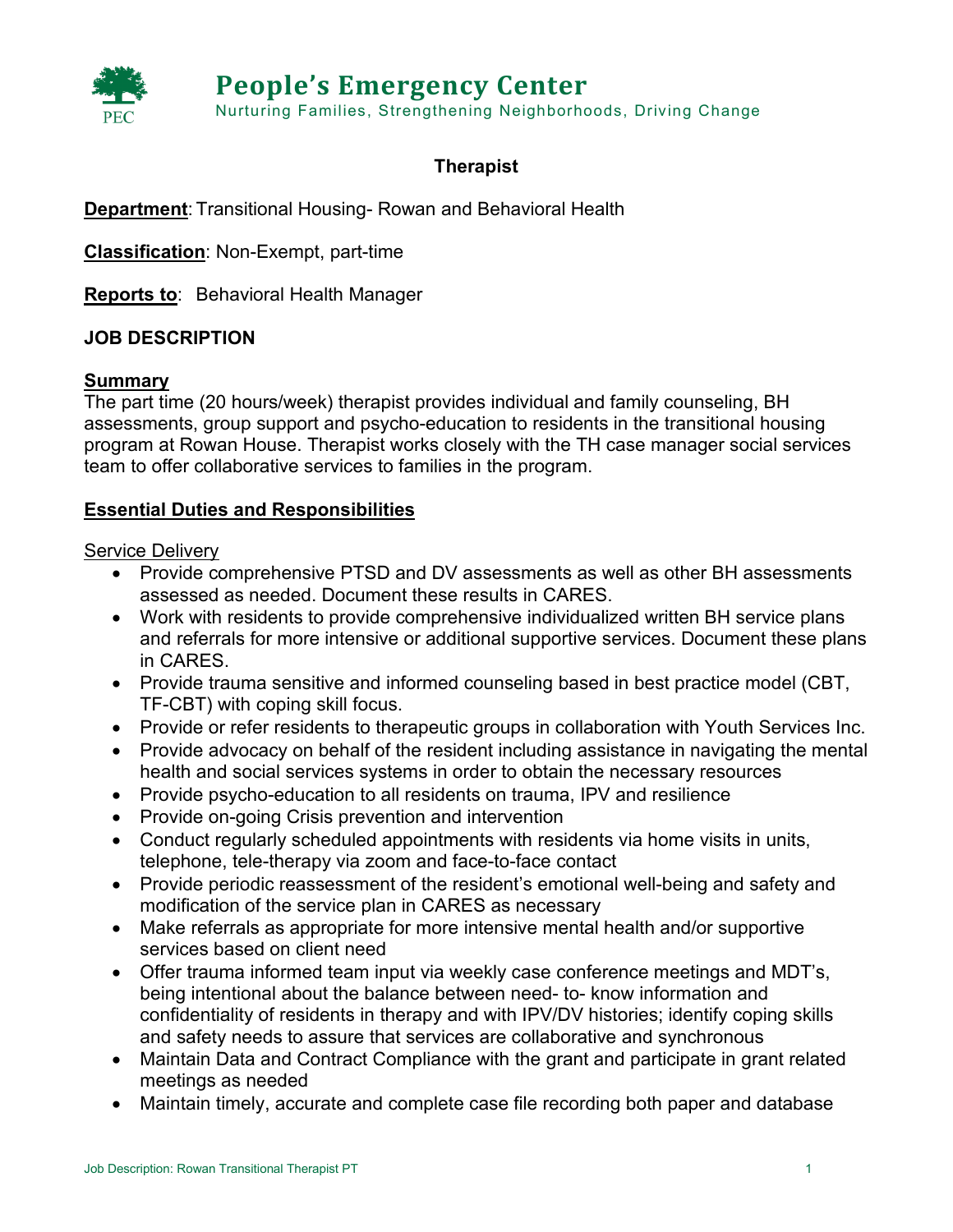

Nurturing Families, Strengthening Neighborhoods, Driving Change

- Manage outcomes as per grant and maintain communication regarding status of outcomes
- Attend individual and group supervision meetings with the Behavioral Health Services Manager and BH team

#### Administrative

- Represent PEC at external service provider groups as requested
- Prepare and assist with annual budget preparation as requested

#### **Competencies**

- Trauma Informed Knowledge and skills
- Domestic Violence/Intimate Partner Violence training and understanding
- Knowledge and skills to offer Cognitive behavioral Therapy and Trauma focused- CBT
- Strength based knowledge and skills
- Constructive Conflict Resolution skills
- Excellent Oral and Written Communication skills
- Organizing and Planning ability
- Demonstrates Professional demeanor and ethics
- Ability to engage with diverse clientele and build relationships
- Change Mastery and Creativity
- Group facilitation skill

## **Required Education and Experience**

- Master's Degree in social work, counseling, or related field
- Prior experience in individual and group counseling
- Prior work with trauma and DV survivors
- Experience in facilitation of psycho- educational groups
- Experience working with low-income adults from diverse backgrounds and multiple biopsychosocial risk factors.
- Motivational Interviewing skills

## **Additional Eligibility Qualifications**

Must be knowledgeable about CBT, Trauma, and issues such as youth homelessness, poverty, substance abuse, sexual violence, interpersonal violence, emotional and mental health issues and feelings of hopelessness and powerlessness.

## **Work Environment**

This job operates in an office environment. This role routinely uses standard office equipment such as computers, phones, photocopiers, filing cabinets and fax machines.